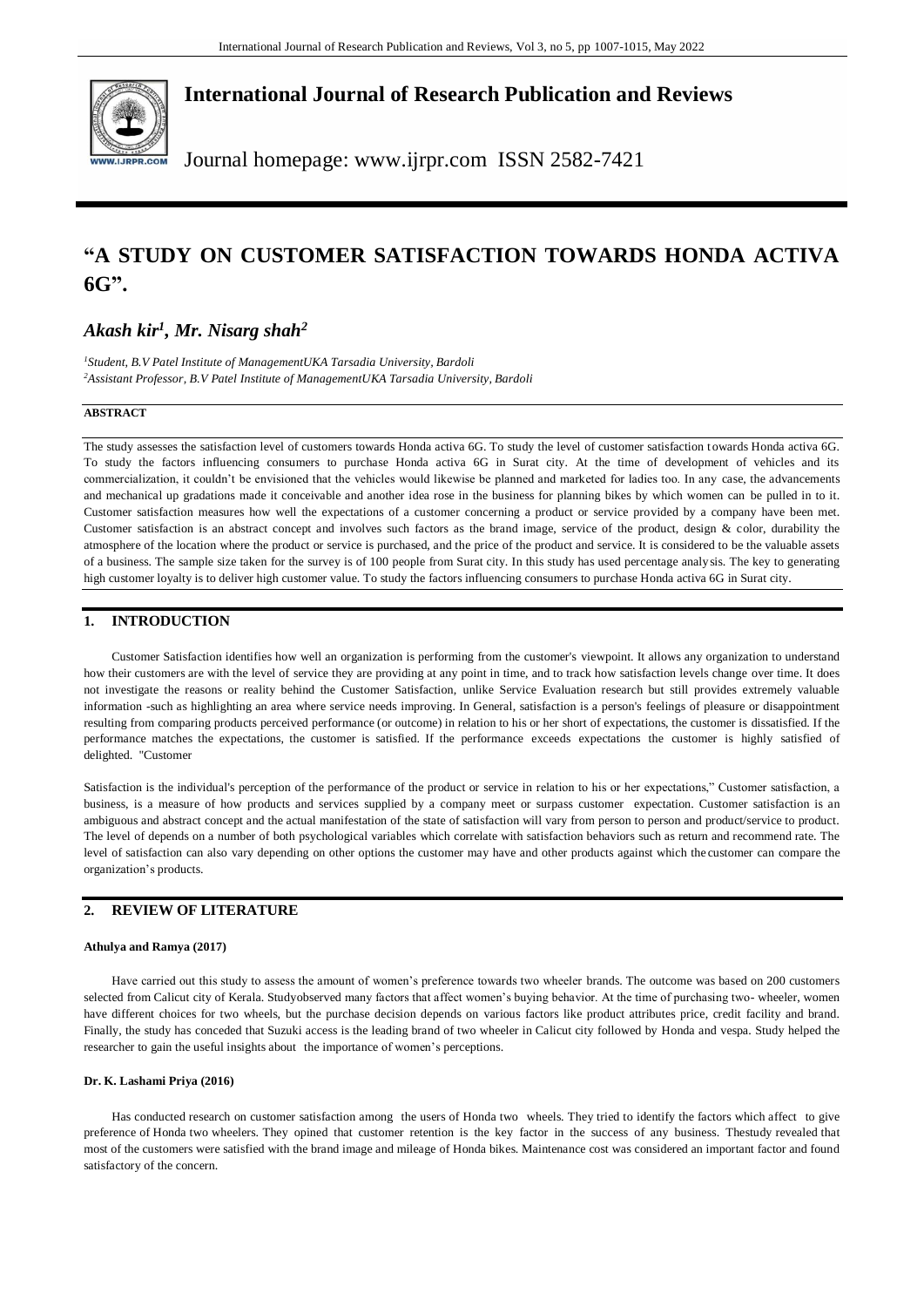#### **Duggani Yuvraj and Durga Rao (2014)**

Have done their study on Honda two wheelers about its customer satisfaction in tirupati district. The basic purpose of the study was to find out the customer satisfaction level among the bikes users. The study depicts after the analysis that most of customers were come to know about the two wheelers though advertisements and the percentage rate of then was about 60% and hence, it can be advertisement plays a vital role in spreading information regarding Honda two wheelers among the customers. They found that 90% of the users were happy with mileage and performance of Honda bikes, whereas pick-up of Honda two wheelers was liked by 73% of the total respondents. At the descriptions given by sales executive at the time of purchasing of two wheelers of Honda. They have reached on the Conclusion that customers give preference to different factors. Price, design, mileage and pick-up are the most factors which are considered and preferred by the customers differently.

### **D. vijyalakshami et al. (2015)**

Have carried out their study on customer satisfaction with regards to different brands of two wheelers. Their study area was restricted to Coimbatore city and the respondents were local of that city. They found in their study that two-wheelers help people to easy and convenient travel of their daily routine as it is easy to drive and handle. They have also concluded that high price of two-wheelers do not always give satisfaction to the customers, however, it leads to dissatisfaction some times.

### **William's et.al (2011)**

The authors say that strong relations have been obtained among the customer attitudes/beliefs/sentiments and the loyalty of customers. For instance, it is very usual that higher level of attitudinal motives is created/generated by the higher level of outcome of customer satisfaction. And all these make customers more loyal of the company and the loyalty can be evaluated by buyback/repeat buying more expense of wallet, recommend friends and colleagues though positive words of month and finally reduction in cost increase on acquiring customers. He suggested that product quality, customer satisfaction and profit ofthe firm are closely and strongly interconnected. They concluded that customer satisfaction, values, price, beliefs, service quality, and relational quality come customer attitudes as these factors depicted in the image of customer attitudes.

### **Objectives of the study:**

- To study the level of customer satisfaction towards Honda activa 6G.
- To study the factors influencing consumers to purchase Honda activa 6G in Surat city.

## **3. RESEARCH METHODOLOGY**

The research is an exploratory followed a descriptive one because the entire project is based on questionnaire and analysis which is of descriptive in nature followed by the detailed description and analysis so the project is of descriptive design structured. In this study primary data is being used. Primary data were generated though questionnaire has who having a Honda activa 6G. For scaling purpose likert's scale was used for certain questions. The study been conducted in the Surat city where the population for the research was general people. For this study, the sample size taken for the survey is of 100 people from Surat city. The sampling techniques used in this study is non-probability convenience sampling. Statistical techniques like simple frequency analysis, percentage analysis, cross tabulation between different variables, chi-square test has been used for the data analysis.

# **4. DATA ANALYSIS**

### **DEMOGRAPHIC PROFILE OF RESPONDENTS:**

#### **Table 1: represent gender f respondents**

| No. | <b>Source</b> | <b>Frequency</b> | Percentage |
|-----|---------------|------------------|------------|
| 1.  | Male          | 96               | 96.0%      |
| 2.  | Female        | 04               | 04.0%      |
|     | Total         | 100              | 100 %      |

It is found that majority of respondent that male. Around 96% of respondent that under thisclassification. 04% of the respondents are has a place with female classification.

### **Table 2: represent age group of respondents**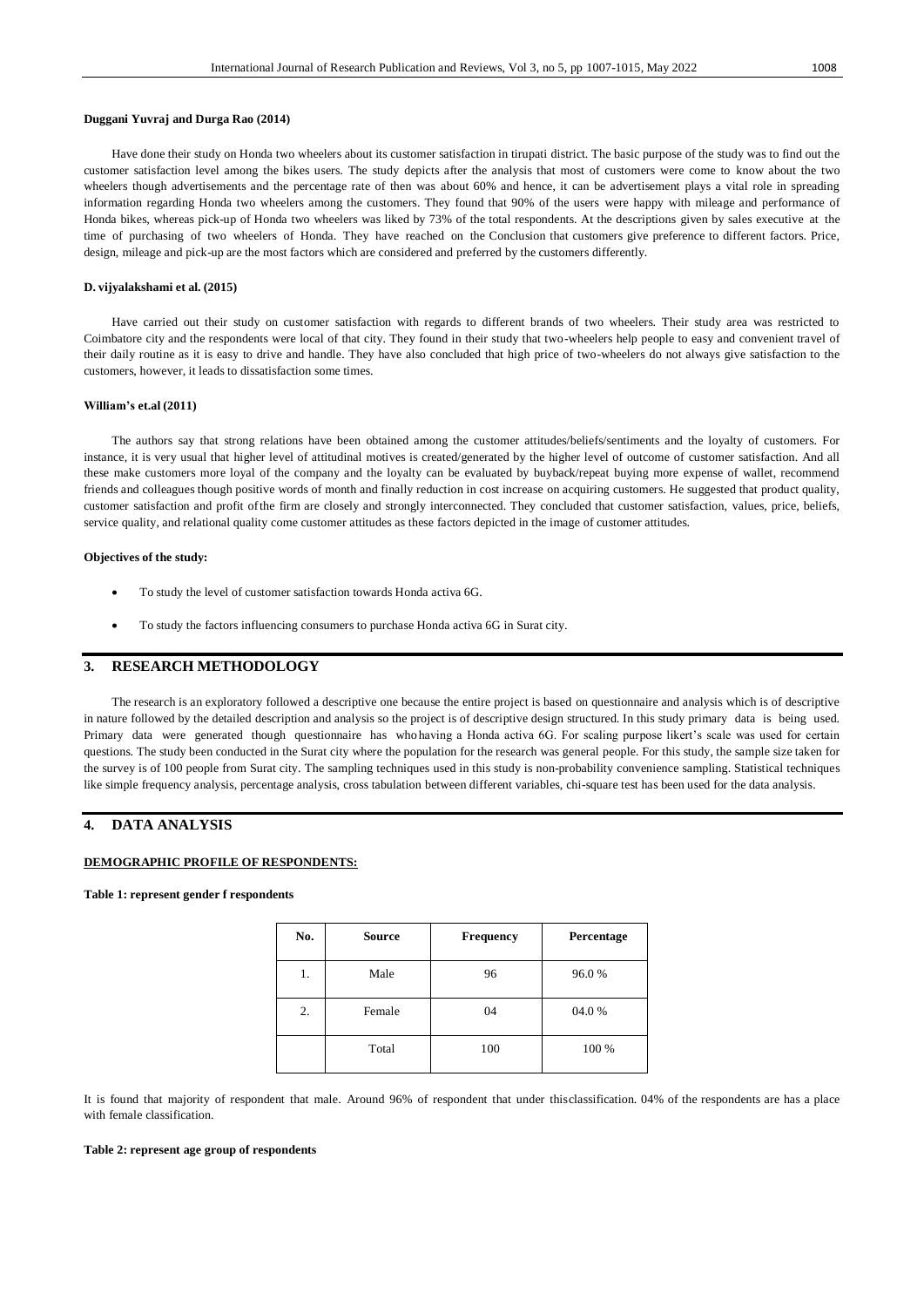| No. | <b>Source</b> | Frequency | Percentage |
|-----|---------------|-----------|------------|
| 1.  | Less than 20  | 8         | 08.0%      |
| 2.  | 20 to 30      | 48        | 48.0%      |
| 3.  | 31 to 40      | 34        | 34.0%      |
| 4.  | Above 40      | 10        | 10.0%      |
|     | Total         | 100       | 100 %      |

It is found that majority of respondent that under age group 20-40. Around 82 % of respondent that under this age group. 10 % of the respondents are in the age gathering of above 40 years.

# **Table 3: represent since how you are using Honda activa 6G.**

| No.1           | <b>Source</b>     | <b>Frequency</b> | Percentage |
|----------------|-------------------|------------------|------------|
| 1.             | Less than 3 month | 15               | 15.0%      |
| $\overline{2}$ | 3 to 6 month      | 20               | 20.0%      |
| 3              | 6 to 1 year       | 47               | 47.0%      |
| 4              | More than 1 year  | 18               | 18.0%      |
|                | Total             | 100              | 100 %      |

It is found that 15 % respondent using Honda activa 6G from less than 3 month. 20% respondent use Honda activa 6G from 3 to 6 month. 47 % respondent use it from last one year and 18 % use it from more than one year.

### **Table 4: represent Rate the following factors that influence you purchasing the Honda activa 6G.**

| <b>Attributes</b> | <b>Highly</b><br><b>Satisfied</b> | <b>Satisfied</b> | <b>Natural</b> | <b>Dissatisfied</b> | <b>Highly</b><br><b>Dissatisfied</b> | <b>Total</b> |
|-------------------|-----------------------------------|------------------|----------------|---------------------|--------------------------------------|--------------|
| Appearance        | 48                                | 31               | 18             | $\overline{2}$      | 1                                    | 100          |
| Price             | 42                                | 37               | 12             | 06                  | 03                                   | 100          |
| Performance       | 50                                | 41               | 07             | 02                  | $00\,$                               | 100          |
| Look & style      | 52                                | 29               | 16             | 03                  | $00\,$                               | 100          |
| Availability      | 35                                | 46               | 14             | 03                  | 02                                   | 100          |
| Easy driving      | 50                                | 41               | 06             | 03                  | 02                                   | 100          |

It is found that 48 % respondents are appearance, 42 % respondents are price, 50 % respondents are performance and easy driving, 52 % respondents are look & style and 35 % respondents are availability will be most importance criteria for consider while purchasing Honda activa 6G.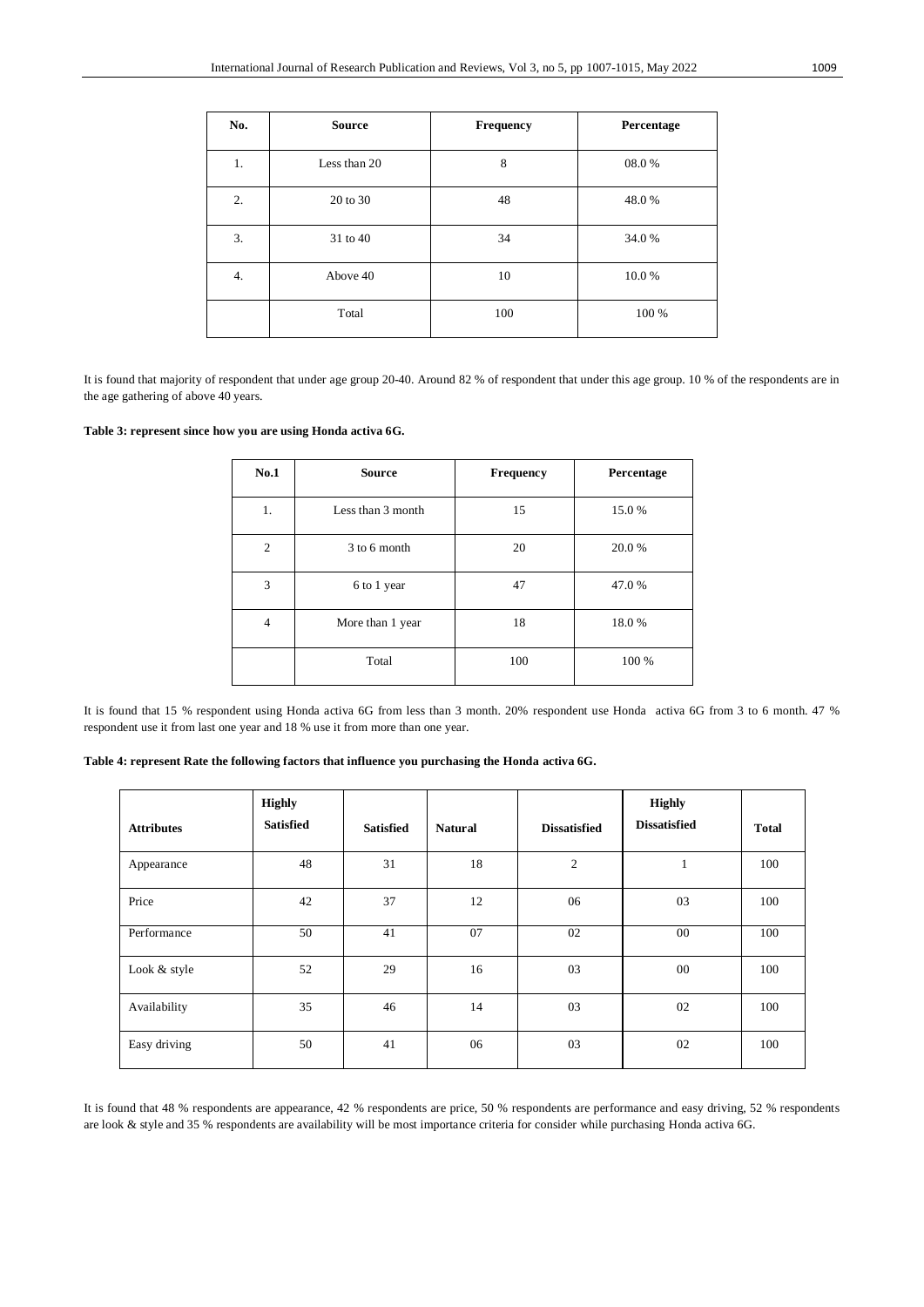|  | Table 5: represent Rate the following attributes of Honda activa 6G |  |  |
|--|---------------------------------------------------------------------|--|--|
|--|---------------------------------------------------------------------|--|--|

| <b>Attributes</b> | <b>Highly</b><br><b>Satisfied</b> | <b>Satisfied</b> | <b>Natural</b> | <b>Dissatisfied</b> | <b>Highly</b><br><b>Dissatisfied</b> | <b>Total</b> |
|-------------------|-----------------------------------|------------------|----------------|---------------------|--------------------------------------|--------------|
| Engine            | 34                                | 54               | 11             | $\,1\,$             | $\boldsymbol{0}$                     | 100 %        |
| efficiency        |                                   |                  |                |                     |                                      |              |
| Mileage &         | 26                                | 59               | 13             | $\sqrt{2}$          | $\boldsymbol{0}$                     | 100 %        |
| average           |                                   |                  |                |                     |                                      |              |
| Pick up           | 27                                | 51               | 19             | 2                   | $\mathbf{1}$                         | $100\,\%$    |
| Color             | 38                                | 47               | 11             | $\mathfrak{Z}$      | $\boldsymbol{0}$                     | $100~\%$     |
| Price             | $28\,$                            | 53               | 14             | $\overline{4}$      | $\,1$                                | 100 %        |
| Style &           | 48                                | 48               | $\overline{4}$ | $\boldsymbol{0}$    | $\boldsymbol{0}$                     | 100 %        |
| design            |                                   |                  |                |                     |                                      |              |
| Durability        | 33                                | 44               | $\overline{9}$ | $10\,$              | $\overline{4}$                       | $100~\%$     |
| Comfort           | 45                                | 47               | $\sqrt{5}$     | $\mathfrak{Z}$      | $\boldsymbol{0}$                     | 100 %        |
| Service           | 47                                | $42\,$           | $\overline{9}$ | $\sqrt{2}$          | $\overline{0}$                       | 100 %        |
| Brand image       | 52                                | 35               | 13             | $\boldsymbol{0}$    | $\boldsymbol{0}$                     | 100 %        |

It is found that 34% respondents are engine efficiency, 26 % respondents are mileage & average, 27% respondents are pick up, 38% respondents are color and 28% respondents are price, 48 % respondents are style, 33 % respondents are durability, 45 % respondents are comfort, 47 % respondents are service and 52 % respondents are brand image will be most importance criteria for consider while Rate the following attributes of Honda activa 6G.

**Table 6: represent Overall are you satisfied with Honda activa 6G ?**

| N0.1 | <b>Source</b>       | <b>Frequency</b> | Percentage |
|------|---------------------|------------------|------------|
| 1.   | Highly satisfied    | 19               | 19.0%      |
| 2.   | Satisfied           | 69               | 69.0%      |
| 3.   | Natural             | 06               | 06.0%      |
| 4.   | Dissatisfied        | 05               | 05.0%      |
| 5.   | Highly dissatisfied | 01               | 01.0%      |
|      | Total               | 100              | 100 %      |

From above table, it is found that 88 % respondent satisfied with Honda activa 6G. It isfound that 5 % respondents opined that its performance is dissatisfied. It is found 1 % respondents opined that its performance is highly dissatisfied.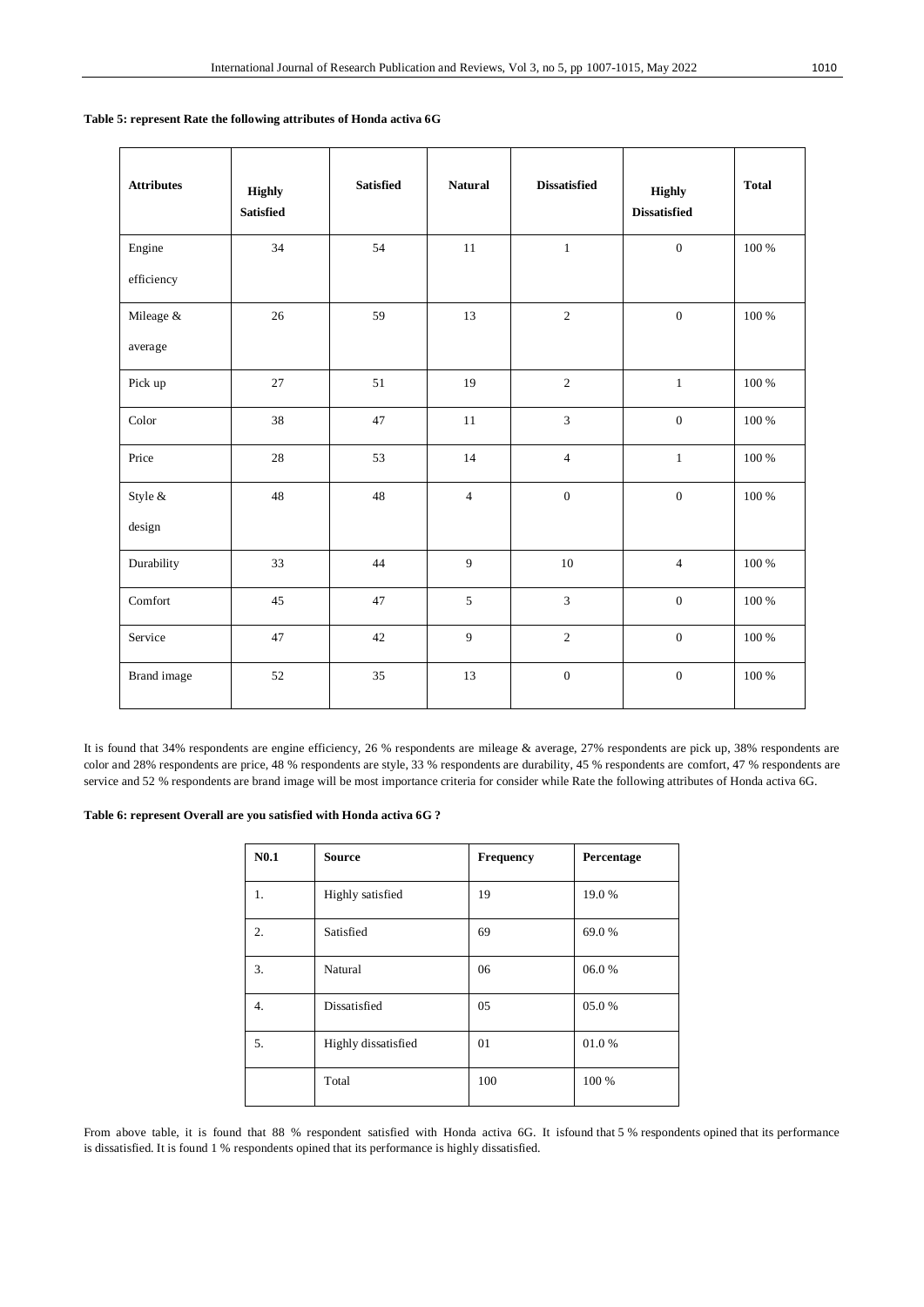A chi-square test is a statistical test used to compare observed results with expected results. The purpose of this test is to determine if a difference between observed data and expected data is due to chance, or if it is due to a relationship between the variables are studying.

# **CHI-SQUARE TEST**

# **Table 7: Rate the following factors that influence you purchasing the Honda activa 6G.**

Ho there is no significant and H1 there is significant relationship between Annual income and different factors that influence purchasing the Honda active 6G.

|             | <b>Annual income</b> | N   | <b>Value</b> | DF                                                                                                                               | P-value | <b>Result</b> |
|-------------|----------------------|-----|--------------|----------------------------------------------------------------------------------------------------------------------------------|---------|---------------|
|             | less than 1.5 lakh   |     | 8.134        | 9                                                                                                                                | 0.521   | Accepte d     |
| appearance  | 1.5 to 3 lakh        |     |              |                                                                                                                                  |         |               |
|             | 3 to 5 lakh          |     |              | There is no significant relationship between annual income and<br>appearance that influenceyou purchasing the Honda activa 6G.   |         |               |
|             | More than 5 lakh     |     |              |                                                                                                                                  |         |               |
|             | Total                | 100 |              |                                                                                                                                  |         |               |
|             |                      |     |              |                                                                                                                                  |         |               |
| price       | Less than 1.5 lakh   |     | 3.886        | 12                                                                                                                               | 0.985   | Accepte       |
|             |                      |     |              |                                                                                                                                  |         | d             |
|             | $1.5$ to $3$ lakh    |     |              | There is no significant relationship between                                                                                     |         |               |
|             | 3 to 5 lakh          |     |              | annual income and price that influence youpurchasing the Honda                                                                   |         |               |
|             | More than 5 lakh     |     | activa 6G.   |                                                                                                                                  |         |               |
|             | Total                | 100 |              |                                                                                                                                  |         |               |
|             |                      |     |              |                                                                                                                                  |         |               |
|             | Less than 1.5 lakh   |     | 10.777       | 9                                                                                                                                | 0.291   | Accepte d     |
| Performance | 1.5 to 3 lakh        |     |              | There is no significant relationship between annual income and<br>performance that influence you purchasing the Hondaactiva 6G.  |         |               |
|             | 3 to 5 lakh          |     |              |                                                                                                                                  |         |               |
|             | More than 5 lakh     |     |              |                                                                                                                                  |         |               |
|             | Total                | 100 |              |                                                                                                                                  |         |               |
|             |                      |     |              |                                                                                                                                  |         |               |
| Look&       | Less than 1.5 lakh   |     | 11.355       | $\overline{9}$                                                                                                                   | 0.252   | Accepte d     |
| style       | 1.5 to 3 lakh        |     |              | There is no significant relationship between annual income and<br>look & style that influence you purchasing the Hondaactiva 6G. |         |               |
|             | 3 to 5 lakh          |     |              |                                                                                                                                  |         |               |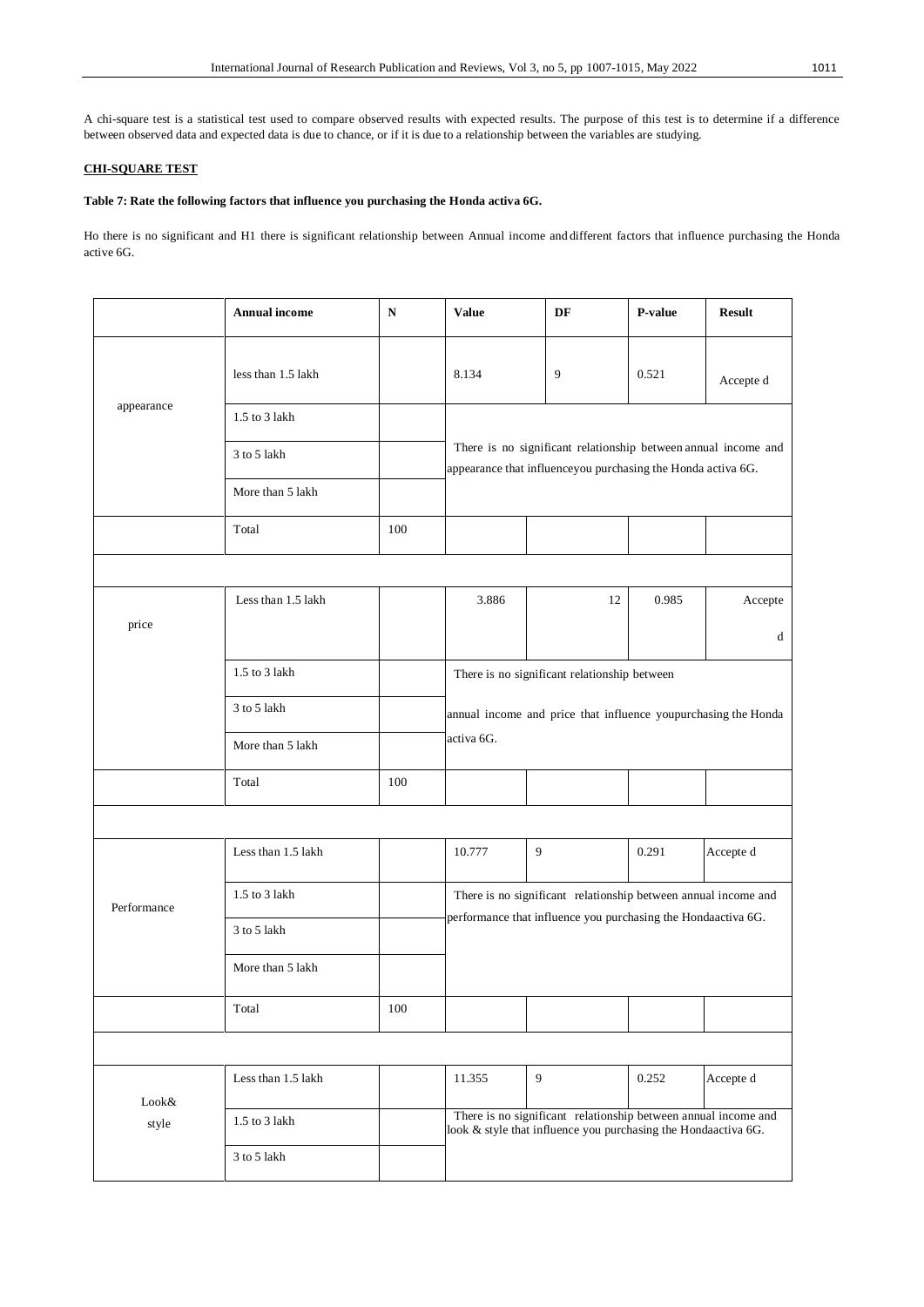|              | More than 5 lakh   |     |            |                                                                                                                                 |       |           |  |  |
|--------------|--------------------|-----|------------|---------------------------------------------------------------------------------------------------------------------------------|-------|-----------|--|--|
|              | Total              | 100 |            |                                                                                                                                 |       |           |  |  |
|              |                    |     |            |                                                                                                                                 |       |           |  |  |
|              | Less than 1.5 lakh |     | 7.249      | 12                                                                                                                              | 0.841 | Accepte d |  |  |
| Availability | 1.5 to 3 lakh      |     |            | There is no significant relationship between annual income<br>and availabilitythat influence you purchasing the Honda           |       |           |  |  |
|              | 3 to 5 lakh        |     | activa 6G. |                                                                                                                                 |       |           |  |  |
|              | More than 5 lakh   |     |            |                                                                                                                                 |       |           |  |  |
|              | Total              | 100 |            |                                                                                                                                 |       |           |  |  |
|              |                    |     |            |                                                                                                                                 |       |           |  |  |
|              | Less than 1.5 lakh |     | 5.918      | 9                                                                                                                               | 0.748 | Accepte d |  |  |
| Easy driving | 1.5 to 3 lakh      |     |            | There is no significant relationship between annual income and<br>easy drivingthat influence you purchasing the Hondaactiva 6G. |       |           |  |  |
|              | 3 to 5 lakh        |     |            |                                                                                                                                 |       |           |  |  |
|              | More than 5 lakh   |     |            |                                                                                                                                 |       |           |  |  |
|              | Total              | 100 |            |                                                                                                                                 |       |           |  |  |

# **CHI-SQUARE TEST – 2**

# **Table 8: Rare the following attributes of Honda activa 6G.**

Ho there is no significant and H1 there is significant relationship between gender that rate thefollowing attributes of Honda activa 6G.

|                        | Gender | N   | <b>Value</b>                                                     | Df                                                               | <b>P-value</b> | <b>Result</b> |  |
|------------------------|--------|-----|------------------------------------------------------------------|------------------------------------------------------------------|----------------|---------------|--|
|                        | Male   | 96  | 0.826                                                            | 3                                                                | 0.843          | Accepted      |  |
| Engine<br>efficiency   | Female | 04  | There is no significant relationship between                     |                                                                  |                |               |  |
| 100<br>Total           |        |     |                                                                  | gender and engine efficiency that attributes of Honda activa 6G. |                |               |  |
|                        |        |     |                                                                  |                                                                  |                |               |  |
|                        | Male   | 96  | 0.807                                                            | 3                                                                | 0.848          | Accepted      |  |
| Mileage $&$<br>average | Female | 04  | There is no significant relationship between                     |                                                                  |                |               |  |
| Total                  |        | 100 | gender and mileage & average that attributes of Honda activa 6G. |                                                                  |                |               |  |
|                        |        |     |                                                                  |                                                                  |                |               |  |
|                        | Male   | 96  | 0.211                                                            | $\overline{4}$                                                   | 0.995          | Accepted      |  |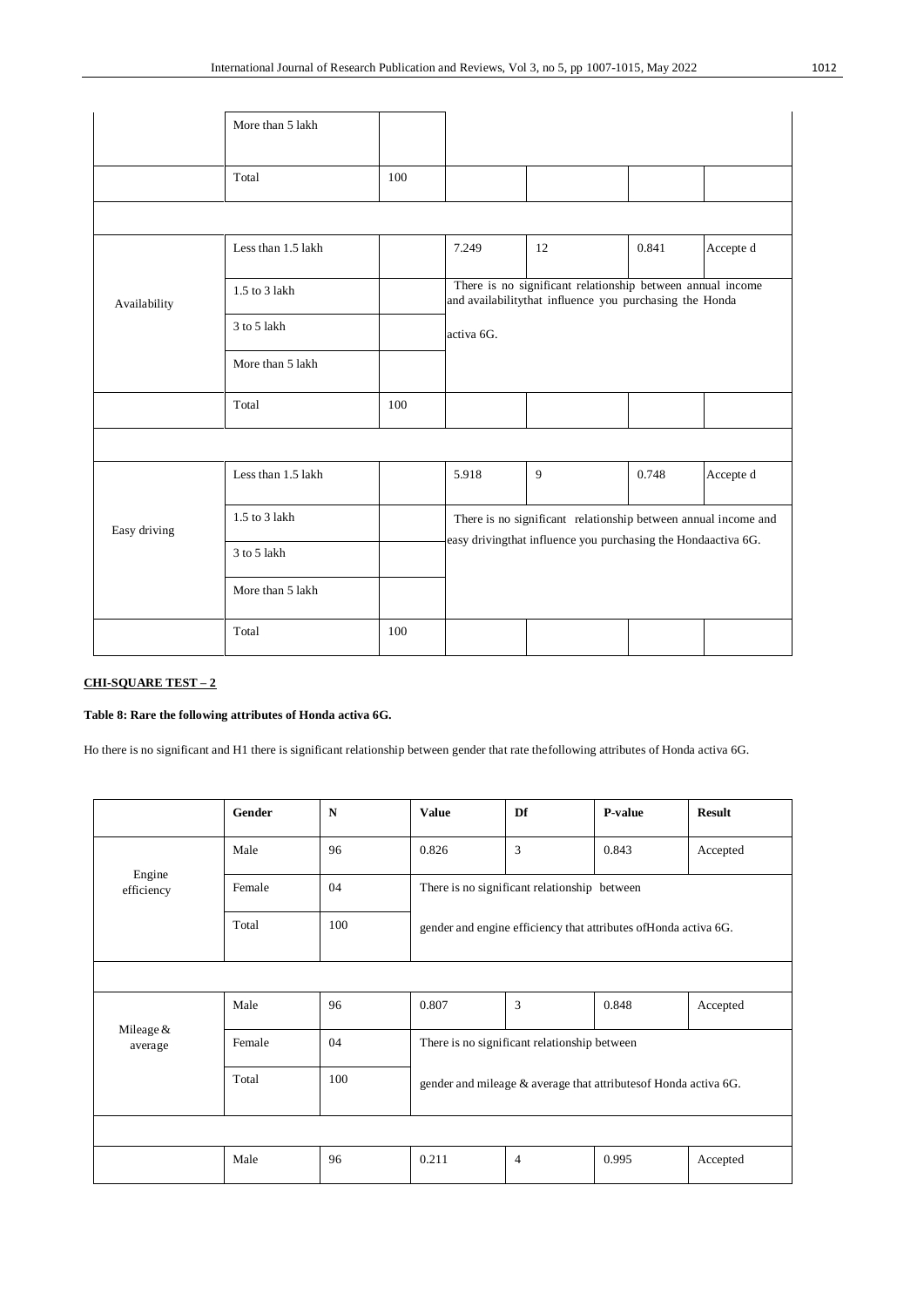| Pick up           | Female | 04  | There is no significant relationship between                                                                     |                                                     |                                                                   |          |  |
|-------------------|--------|-----|------------------------------------------------------------------------------------------------------------------|-----------------------------------------------------|-------------------------------------------------------------------|----------|--|
|                   | Total  | 100 | gender and pick up that attributes of Hondaactiva 6G.                                                            |                                                     |                                                                   |          |  |
|                   |        |     |                                                                                                                  |                                                     |                                                                   |          |  |
|                   | Male   | 96  | 0.742                                                                                                            | 3                                                   | 0.863                                                             | Accepted |  |
| Color             | Female | 04  |                                                                                                                  | There is no significant relationship between        |                                                                   |          |  |
|                   | Total  | 100 |                                                                                                                  | gender and color that attributes of Honda activa6G. |                                                                   |          |  |
|                   |        |     |                                                                                                                  |                                                     |                                                                   |          |  |
|                   | Male   | 96  | 0.589                                                                                                            | $\overline{4}$                                      | 0.964                                                             | Accepted |  |
| Price             | Female | 04  | attributes of Honda                                                                                              |                                                     | There is no significant relationship betweengender and price that |          |  |
|                   | Total  | 100 | activa 6G.                                                                                                       |                                                     |                                                                   |          |  |
|                   |        |     |                                                                                                                  |                                                     |                                                                   |          |  |
|                   | Male   | 96  | 1.259                                                                                                            | $\sqrt{2}$                                          | 0.533                                                             | Accepted |  |
| Style &<br>Design | Female | 04  | There is no significant relationship between gender and style $\&$ design<br>that attributes of Honda activa 6G. |                                                     |                                                                   |          |  |
|                   | Total  | 100 |                                                                                                                  |                                                     |                                                                   |          |  |
|                   |        |     |                                                                                                                  |                                                     |                                                                   |          |  |
|                   | Male   | 96  | 3.527                                                                                                            | $\overline{4}$                                      | 0.474                                                             | Accepted |  |
| Durability        | Female | 04  |                                                                                                                  | There is no significant relationship between        |                                                                   |          |  |
|                   | Total  | 100 |                                                                                                                  |                                                     | gender and durability that attributes of Hondaactiva 6G.          |          |  |
|                   |        |     |                                                                                                                  |                                                     |                                                                   |          |  |
|                   | Male   | 96  | 1.596                                                                                                            | 3                                                   | 0.660                                                             | Accepted |  |
|                   | Female | 04  |                                                                                                                  | There is no significant relationship between        |                                                                   |          |  |
| Comfort           | Total  | 100 |                                                                                                                  |                                                     | gender and comfort that attributes of Hondaactiva 6G.             |          |  |
|                   |        |     |                                                                                                                  |                                                     |                                                                   |          |  |
|                   | Male   | 96  | 0.530                                                                                                            | $\mathfrak{Z}$                                      | 0.912                                                             | Accepted |  |
| Service           | Female | 04  |                                                                                                                  | There is no significant relationship between        |                                                                   |          |  |
|                   | Total  | 100 | gender and service that attributes of HondaActiva 6G.                                                            |                                                     |                                                                   |          |  |
|                   |        |     |                                                                                                                  |                                                     |                                                                   |          |  |
|                   | Male   | 96  | 0.813                                                                                                            | $\sqrt{2}$                                          | 0.666                                                             | Accepted |  |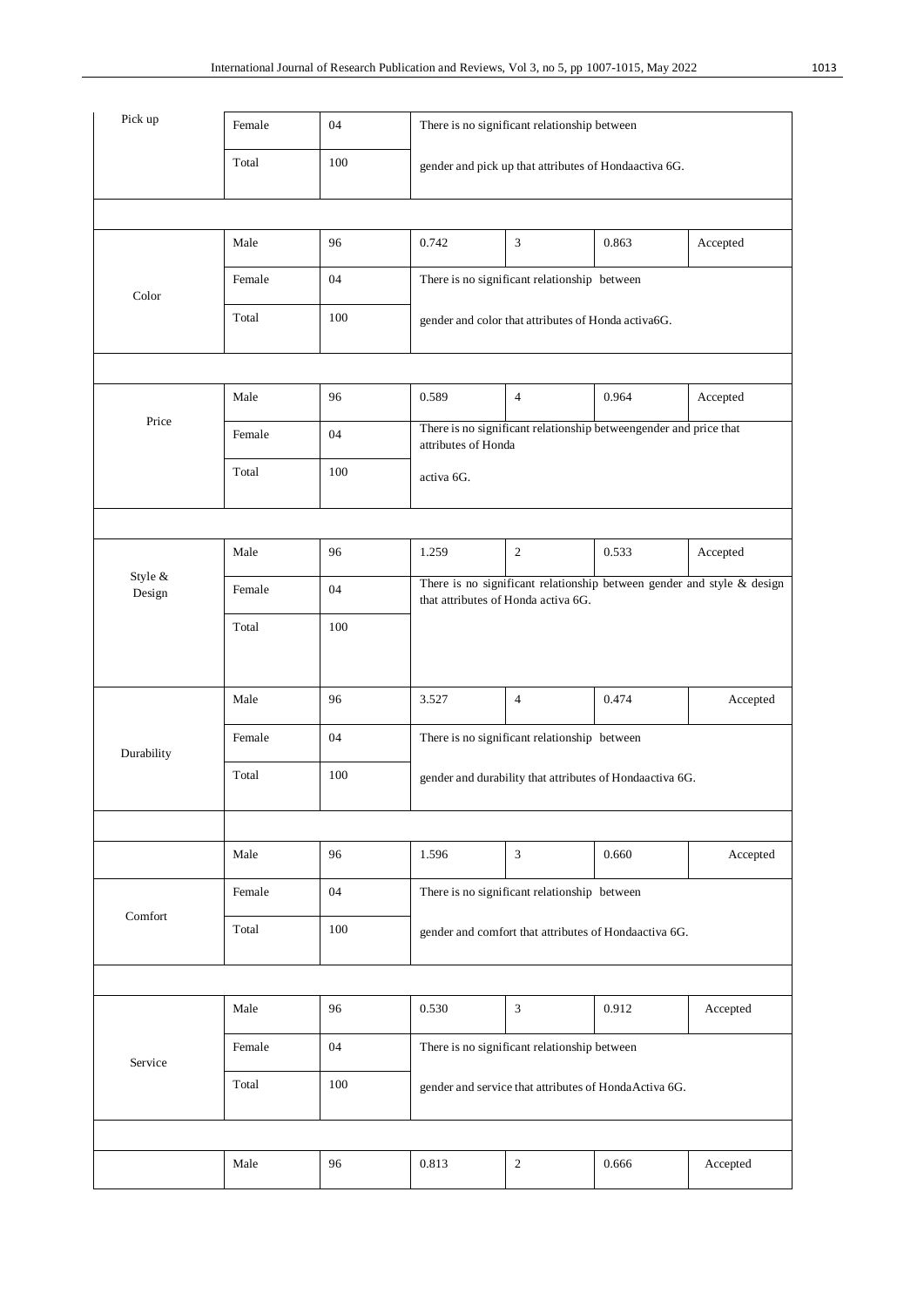| <b>Brand</b> | Female | 04  | There is no significant relationship between gender and brand image that<br>attributes of Hondaactiva 6G. |
|--------------|--------|-----|-----------------------------------------------------------------------------------------------------------|
| image        | Total  | 100 |                                                                                                           |
|              |        |     |                                                                                                           |

# **5. FINDINGS**

"A study on customer satisfaction towards Honda activa 6G. the main purpose of this is to examine satisfaction towards with Honda activa 6G**"** It is found that 37% of people have askedfor this relative and 22 % of people have asked for this advertisement and 1 % of the respondents to the reference from internet. Performance is important for 50 % of respondents. 52 % of people have taken activa 6G because it has a good look and style. It is found that 42 % respondents are price factors that highly influence you purchasing the Hondaactiva 6G. It is found that 88 % respondents are satisfied with engine efficiency, and 96 % respondents are satisfied with style & design for Honda activa 6G. It is found that 69% respondents we overall are satisfied with Honda activa 6G and 19 % respondents highly satisfied with Honda activa 6G. majority of the respondents are satisfied with all the factors.

# **6. CONCLUSION**

From the above study of "a study on customer satisfaction towards Honda activa 6G "is conclude that few customers have an own Honda activa 6G. To the study know that maximum users are using Honda activa 6G between six month to one year, 37 % of the respondents are getting the information from relatives and respondents have taken activa 6G zeal at the request of relatives & remaining are getting other sources. Customers in this area choose vehicle according to their lifestyle. There are criteria for customer satisfaction level of Honda activa 6G are engine efficiency, style & look, comfort, service, brand image are good. Here the conclusion is that most of users are saying that gift provide by Honda company is good. Hare the conclusion is that majority of customer are satisfy with the Honda activa 6G and overall customer satisfaction level of activa 6G is good. This study concludes that improved product quality will result in customer satisfaction. it satisfied all the needs and expectations of customers. The automobile industry has witnessed a steady growth aroundthe world. With the introduction of new model vehicle every year, the Honda motors co. Ltd is committed to satisfying the demands of consumers. The Honda activa vehicles are produced in such a way that they are more environment friendly and fuel efficient. This makes the Honda activa vehicle priority in the two-wheeler market. This focuses on the Honda activa 6G vehicle in the bike showcase. Finally, it is found that conclude that Honda activa 6G is more eye catching. More refined and more user friendly, it is whole lot of enjoyable to drive than anything else in the compact vehicle category.

# **BIBLOGRAPHY**

- [1] V. Athulya & Dr. M. Ramya (2017). "A study on women's preference towards two wheeler brands with special reference to Calicut city" international journal of interdisciplinary research in arts and humanities (IJIRAH) Impact factor: 4.675. ISSN (online); 2456 – 3145. [\(www.dvpublication.com\)](http://www.dvpublication.com/). Volume 2, issue 2.
- [2] Dr.k.Lakshami priya (2016) "customer satisfaction towards Honda two wheeler-A study in palakkad district, Kerala, international conference research avenues on social science, organized by SNGC, Coimbatore, IJARIIE-ISSN(O)-23954396, Vol-1, issue- 3.
- [3] Duggani Yuvraj and Dugao (2014) "customer satisfaction towards Honda two wheelers: A case study in Tirupati", Journal of business and management, vol.16, Issue 5, Vol. I, pp. 65-74.
- [4] D. vijyalakshami et al. (2015), "A study on customer satisfaction of selected branded two-wheelers in south Coimbatore." International journal of multidisciplinary research and development, volume. 2:4, 260=264.
- [5] William's et.al (2011), p-khan m.s mauman E. (2011), customer satisfaction and defection: the hidden costs of downsizing industrial marketing management, no.40 pp- 405- 413
- [6] Duggani and durga, (2014) studied about " customer satisfaction towards Honda two wheelers.the study found that most of the customers agreed that Honda is best quality with reasonable price.
- [7] Manahila ansar (2019) a study on consumer satisfaction towards price and performance of Honda activa scooters in bengaluru. "International journal of research in engineering, science and management volume-2, issue-2, pp-588-5
- [8] Deepthi nivasini (2018) a study on customer satisfactions towards Honda activa with reference to Coimbatore city, "International journal of trend in scientific research and development" volume 2, issue 2.